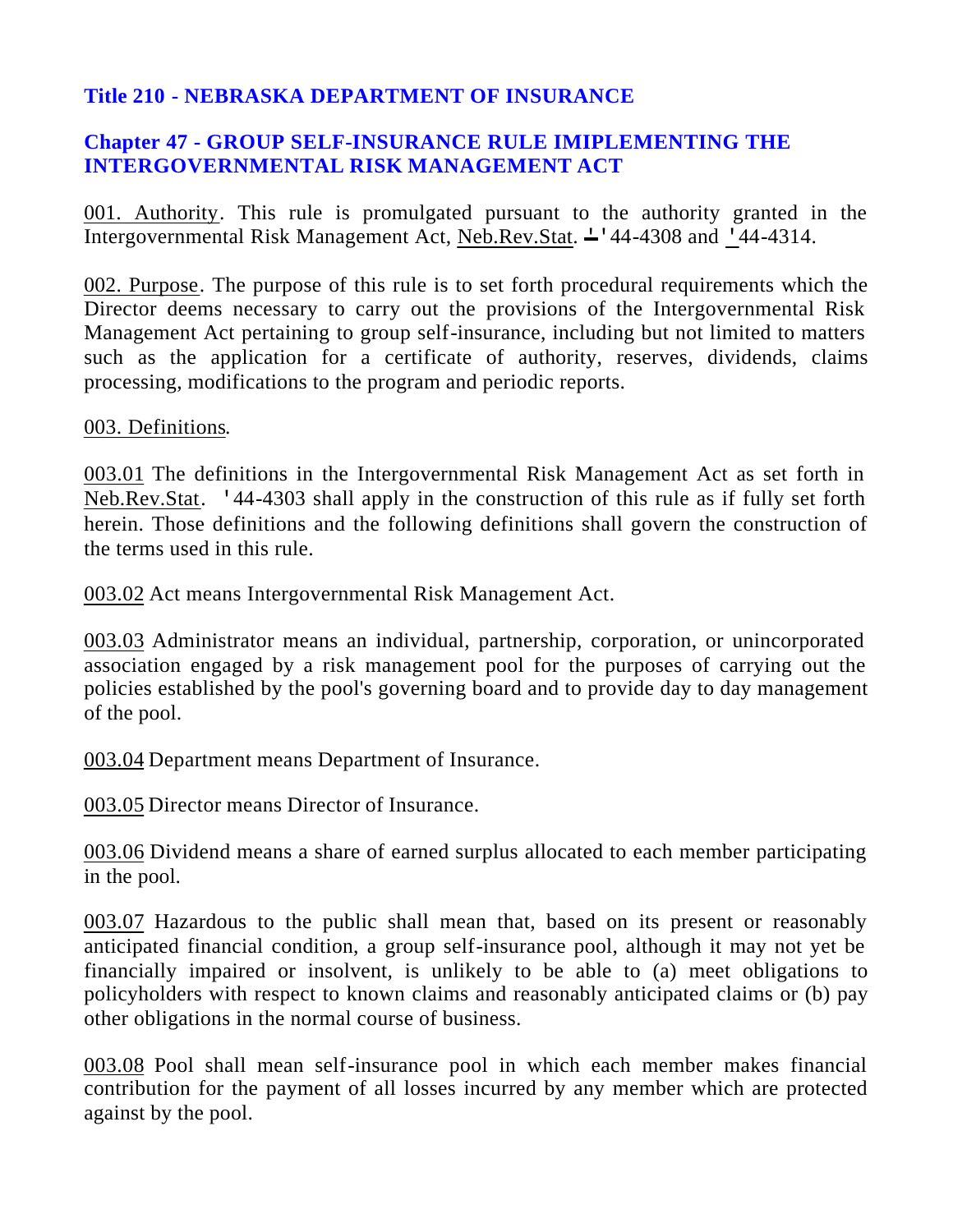003.09 Qualified Actuary shall mean a person:

003.09A Who is a fellow or associate of the Casualty Actuarial Society, a member of the American Academy of Actuaries and independent of the insurance company electing to discount its reserves; or

003.09B Who meets all of the following requirements:

003.09B(1) Has demonstrated to the Director that he or she is possessed of the educational background and experience necessary or the practice of actuarial science including, but not limited to, the evaluation of casualty loss reserves;

003.09B(2) Is independent of the insurance company electing to discount its reserves; and

003.09B(3) Has the prior written approval of the Director to sign loss reserve opinions required by this rule.

003.10 Service company means a person or entity which provides services not provided by the Administrator, including but not limited to (a) claims adjustment, (b) loss control - - safety management, (c) compilation of statistics and the preparation of premium and loss reports, (d) preparation of other required self-insurance reports, (e) development of members' assessments and fees, and (f) administration of a claim fund.

003.11 Surplus shall mean the amount obtained by subtracting, from the admitted assets, actual liabilities, including any reserves which by law must be maintained.

004. Application for certificate of authority. A risk management pool organized pursuant to the Intergovernmental Risk Management Act may apply to the Director for a certificate of authority to provide group self-insurance to its members. A pool shall not accept contributions for group self-insurance coverage and shall not provide such insurance coverage to its members until the certificate of authority has been issued by the Director. The application shall be accompanied by an application filing fee of one thousand dollars, and shall include the pool's name, location of its principle office, date of organization, and the name and address of each member. The following information shall be submitted with the application, and shall specify the types of coverage involved, where applicable:

004.01 A copy of the agreement entered into for the purpose of establishing and operating a risk management pool as required by Neb.Rev.Stat. '44-4306;

004.02 A copy of the pool's articles of incorporation, articles of association or by-laws;

004.03 Disclosure of the lines of insurance coverage to be provided as specified under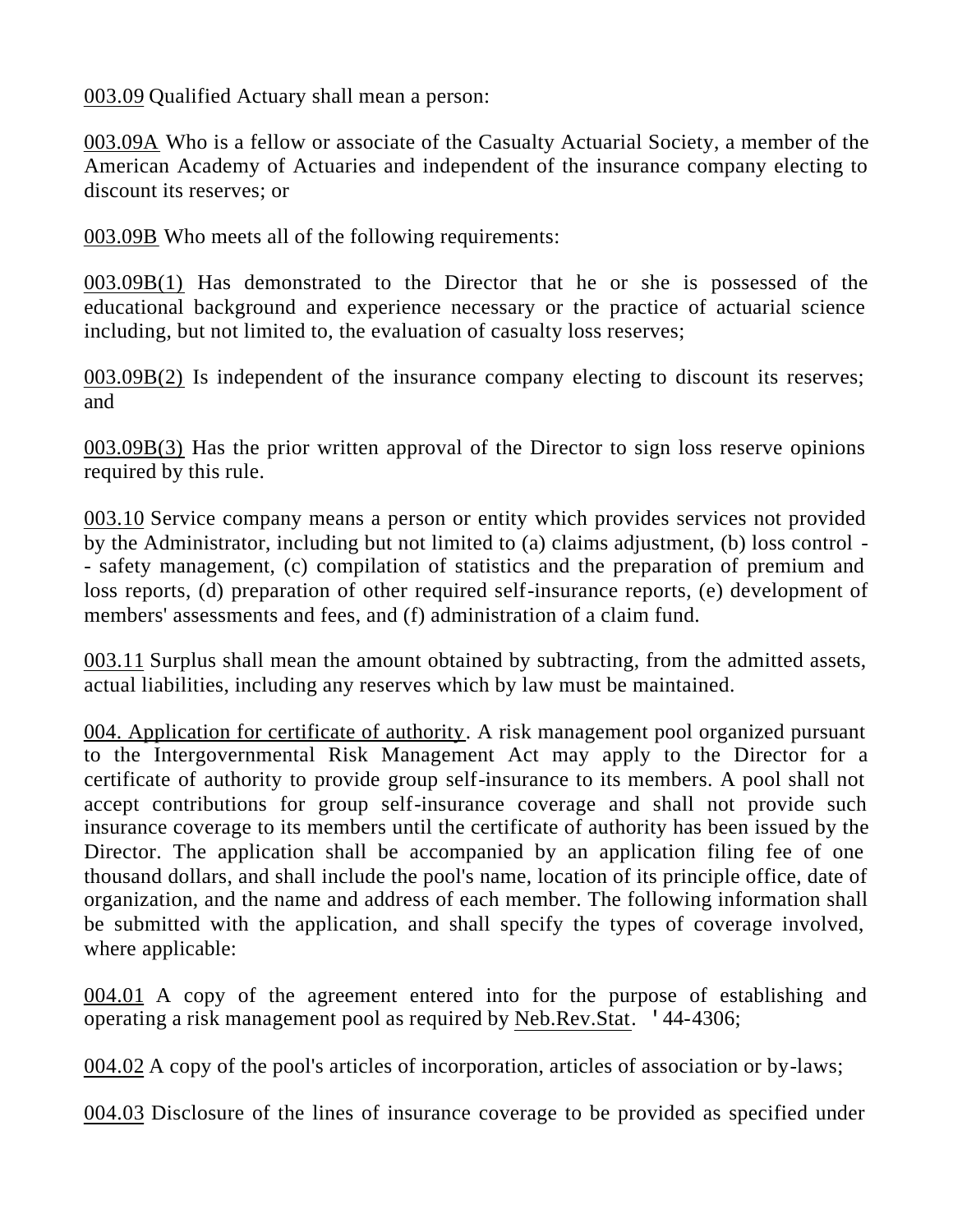Neb.Rev.Stat. '44-4304;

004.04 Pro forma financial statements and projections for at least the first five (5) years of operation;

004.05 Historical and expected loss experience of the proposed members to the extent reasonably available;

004.06 Appropriate actuarial opinions by a qualified, independent actuary, including a determination of minimum premium or participation levels required to commence operations and to prevent the pool from being hazardous to the public;

004.07 A copy of the agreement entered into with any administrator or service company and biographical information on such individuals or if an entity, the individuals providing the services for such entity;

004.08 Address in Nebraska where books and records of the pool will be maintained at all times;

004.09 Disclosure of proposed standard insurance, excess insurance and reinsurance arrangements and a copy of such agreements as they become available;

004.10 Disclosure of member contribution levels and the criteria used to determine the contribution levels;

004.11 A copy of any insuring agreements, forms and certificates of insurance coverage to be issued by the pool to each member of the pool;

004.12 Disclosure of the extent to which initial pool funding will be raised through the issuance of bonds; and

004.13 Such other information as the Director may reasonably require.

005. Reserves. A risk management pool shall maintain the same reserves as required of a Nebraska domestic property and casualty insurance company, except that a pool may discount loss reserves if the pool's annual statement required under Section 012 is accompanied by a certified statement of opinion by a qualified actuary which accurately reflects the effect of discounting of loss reserves on the pool's financial condition. In the event a pool discounts its loss reserves, the certified actuarial opinion defined in this section shall include the following:

005.01 An assessment of the adequacy of the undiscounted reserves;

005.02 An assessment of the appropriateness of the assumed interest rate, considering at least the following: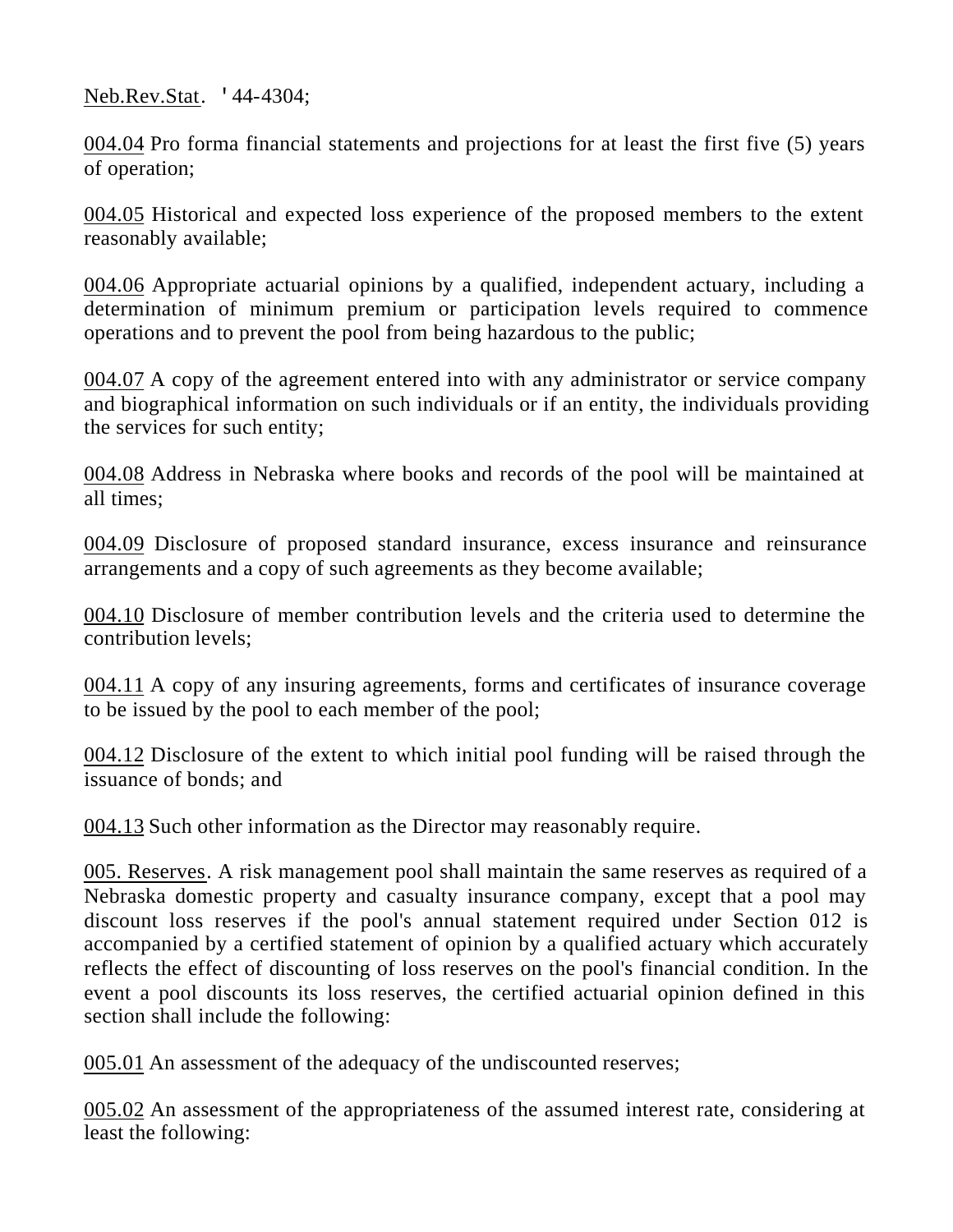005.02A Valuation basis of bonds;

005.02B Yield on assets; and

005.02C The match of asset maturities to corresponding liabilities.

005.03 An assessment of the appropriateness of the liabilities to surplus ratio of the company;

005.04 An assessment of the appropriateness of the anticipated payment schedule, considering at least the following:

005.04A The pool's own paid loss development history to the extent relevant and credible;

005.04B To the extent that such history is not relevant or credible, the experience of other insurers after allowance for any differences in form of coverage, nature of risks insured, limits written or retention levels after reinsurance; and

005.04C Timing of reinsurance recoverables and, if applicable, any additional reinsurance premiums that may become due.

005.05 A description of the formula(s) used for discounting, including any provision for adverse deviation;

005.06 An assessment of the appropriateness of the loss reserve to surplus ratio of the pool;

005.07 An evaluation of any additional reinsurance premiums which may be due if loss development covered under retrospectively rated reinsurance proves adverse; and

005.08 Any other factors needed to accurately reflect the effect of discounting on the financial condition of the pool or as required by the Director.

006. Dividends. A pool may not distribute dividends to its members until it has received approval by the Director. A pool may not declare or pay any dividends except from earned surplus, ascertained in accordance with statutory insurance accounting principles. In order to pay dividends to its members, the pool shall make application to the Director for approval, which application shall specify the date established for payment of the dividend, a statement as to whether the dividend is to be in cash or property and if in property, how valuation was determined, the dates and amounts of all previous dividends, financial statements as of the month preceding the application, a brief statement as to the effect of the proposed dividend upon the pool's reserves and the reasonableness of surplus in relation to the pool's outstanding liabilities, and the adequacy of the surplus relative to the pool's financial needs.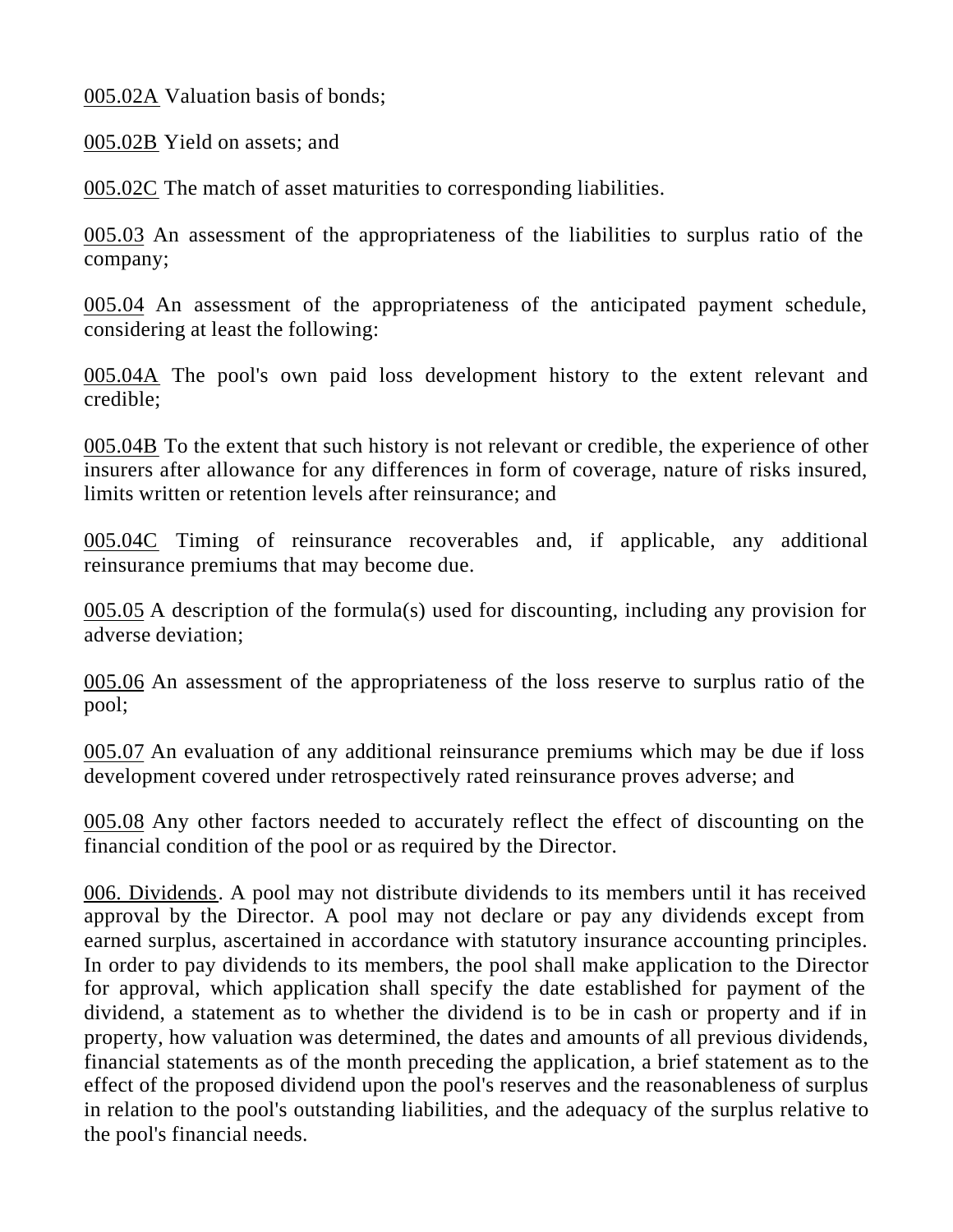007. Surplus. A pool shall maintain adequate surplus and reserves and receive adequate financial contributions from its members in order to operate in a manner which is not hazardous to the public.

008. Investments. The surplus and other funds, or part thereof, of a pool shall be invested as authorized for investments by Nebraska domestic property and casualty insurance companies.

009. Notice to department.

009.01 A pool shall notify the Department 30 days in advance of any assessments to cure a deficiency and of any changes in:

009.01A Contribution levels;

009.01B Coverages offered by the pool;

009.01C Administrator or service company, and any material change in such agreements with the administrator or service company;

009.01D The pool's articles of incorporation, articles of association and by-laws;

090.01E Any amendments to the agreement establishing in the pool;

090.01F Standard insurance, excess insurance, and reinsurance agreements; or

090.01G The extent to which pool funding will be raised through the issuance of bonds.

090.02 The notification shall be accompanied by a statement setting forth the effect of such change on the pool and its ability to operate in a manner which is not hazardous to the public. A copy of any amended documents shall be provided and accompanied by appropriate supporting opinions and information to the extent necessary and reasonably available.

009.03 Such notified changes shall become effective 30 days after submitted to the Department unless disapproved by the director. The Director shall disapprove any such notified change if as a result of such change the pool will not:

009.03A Have adequate surplus and reserves and receive adequate financial contributions from its members in order to operate in a manner which is not hazardous to the public; or

009.03B Satisfy the requirements of Nebraska law, this rule, the agreement establishing the pool, or the pool's by-laws.

010. Workers' compensation. A pool providing group self-insurance for Worker's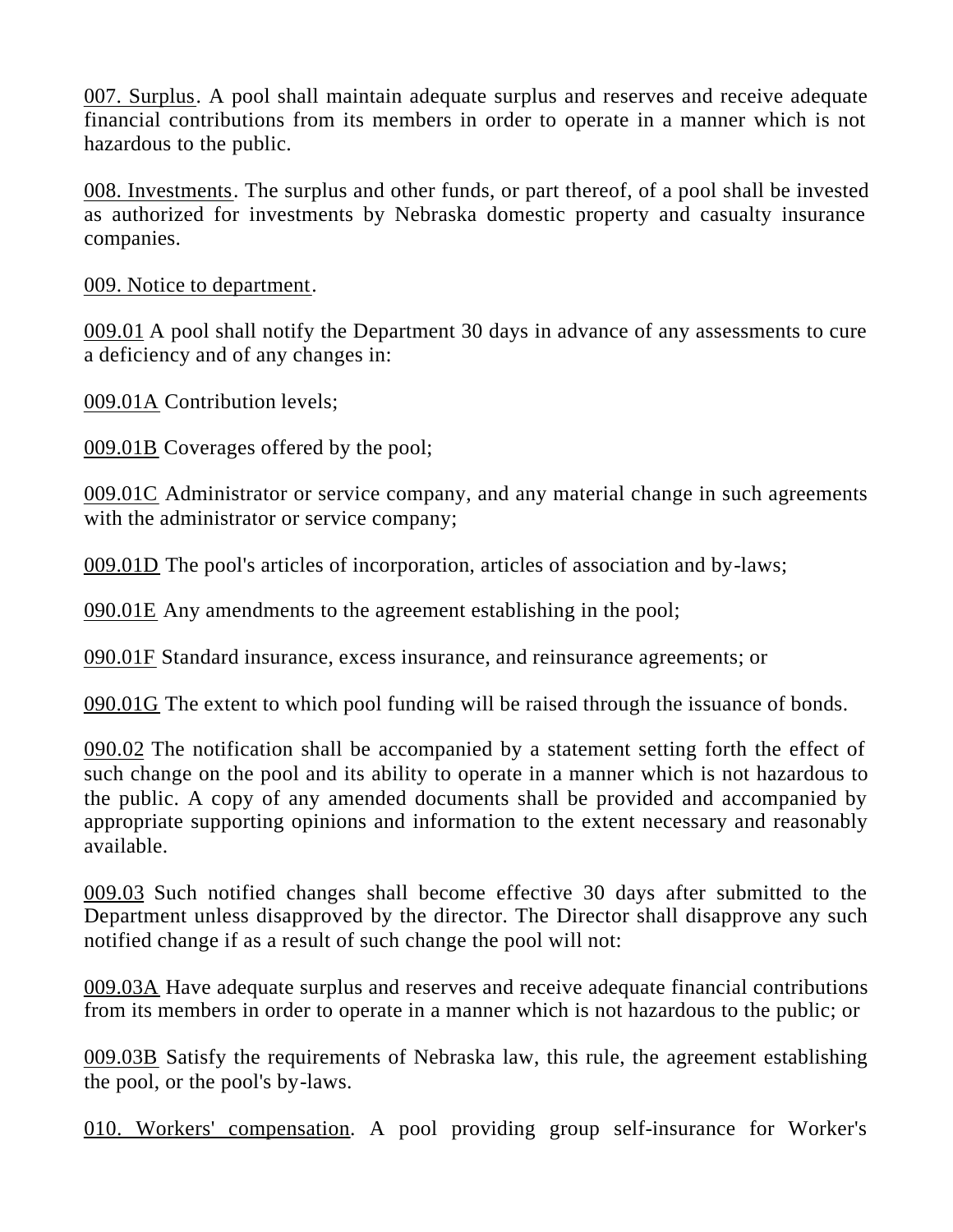Compensation coverage shall comply with the rules and regulations of the Nebraska Workers' Compensation Court.

011. Claims. A pool shall process and act upon claims in accordance with the guidelines applicable for domestic insurance companies.

012. Annual report of affairs and examinations.

012.01 Every pool shall make and file with the Department, on or before March 1 of each year, a report under oath of its affairs and operations during the last preceding calendar year, upon a form furnished by the Department. The report shall show all contributions received by it for membership in the pool during the previous calendar year. Such annual statements shall use insurance statutory accounting principles, and shall include an actuarial or loss reserve specialist opinion on loss reserves and loss adjusting expense reserves.

012.02 A pool discounting loss reserves shall disclose the discounting of loss reserves in its annual and other financial statements in a manner which will accurately reflect the effect of discounting of loss reserves on the pool's financial condition.

012.03 In addition to the annual report of affairs, every pool shall make and file such periodic reports on forms furnished by the Department as the Director may require.

012.04 The reasonable expenses for examination of the business affairs, records, and assets of each pool conducted by the Department pursuant to Neb.Rev.Stat. '44-4310(2) shall be fixed and determined by the Director. Each pool shall be responsible for the payment of the determined expenses to the Director within a reasonable time after the receipt of the statement for such expenses. The expenses shall be limited to a reasonable allocation for the salary of each examiner plus actual expenses.

#### 013. Payment to Director; computation.

013.01 Pursuant to Neb.Rev.Stat. '44-4320, every risk management pool shall pay to the Director of Insurance, on or before March 1 of each year, an amount equal to one percent of annual contributions received by the pool during the immediately preceding calendar year for coverage of all risks, excluding workers compensation risks, included within the pool's group self-insurance program.

013.01A A pool which has a scheme of operations that contemplates a return of a portion of the contributions of pool members without such members being claimants under the pool's insuring agreements may deduct such return contributions from the pool's contributions for the purpose of calculating the payment due to the Director of Insurance.

013.01B A pool which has a scheme of operations that includes the purchase of standard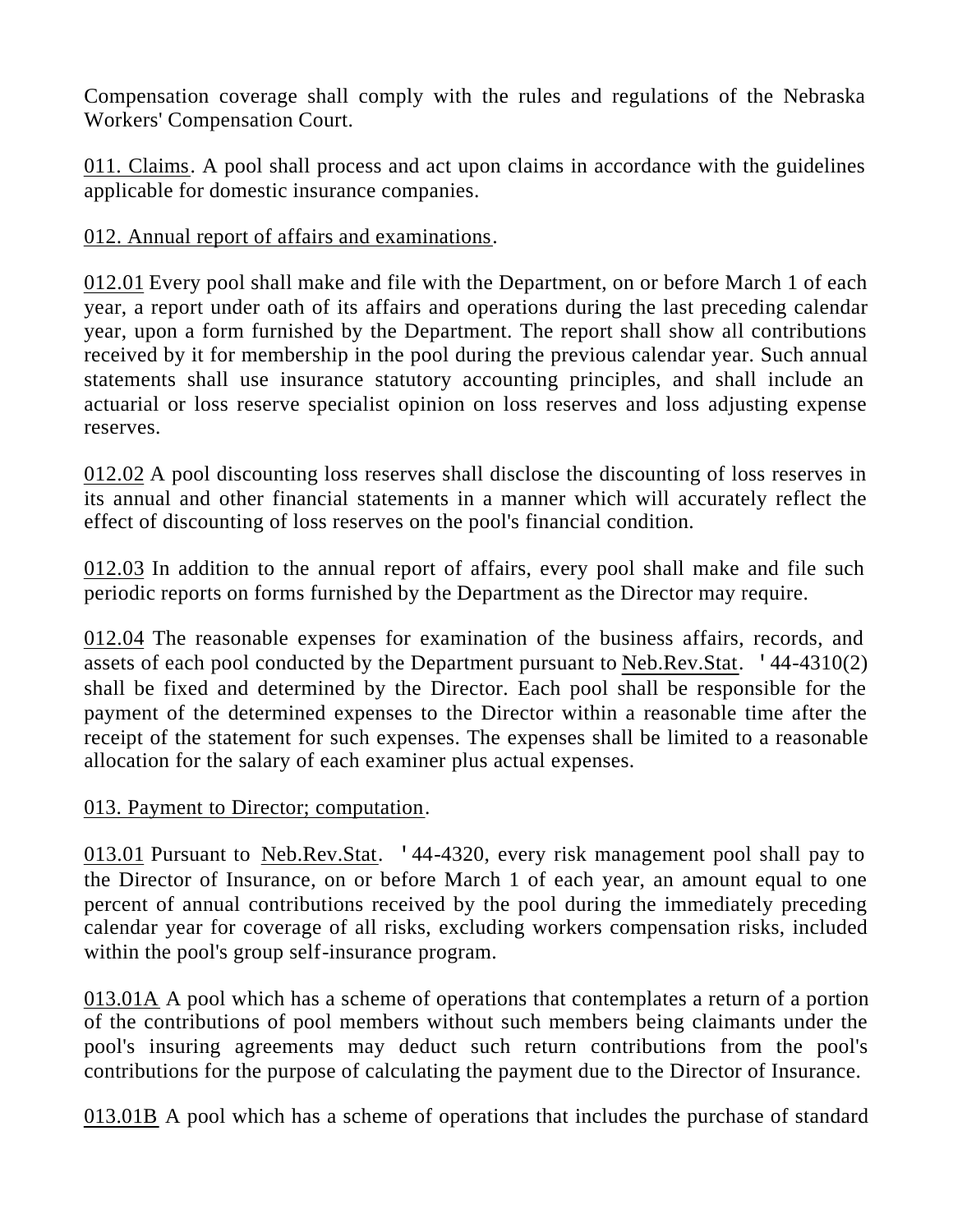insurance subject to premium tax under Neb.Rev. Stat.  $177-908$  or  $144-142$  5506 may deduct the cost of such insurance from the pool's contributions for the purpose of calculating the payment due to the Director of Insurance.

013.02 Pursuant to Neb.Rev.Stat. '44-4320, every risk management pool providing workers' compensation coverage shall pay to the Director of Insurance, on or before March 1 of each year, an amount equal to one percent of the prevailing premium rate which would be paid for all policies of insurance to insure workers' compensation risks. The prevailing premium rate is subject to periodic change, and is available from the Department of Insurance or Workers' Compensation Court upon request.

013.02A In addition to the requirements of Subsection 013.02, pools providing workers' compensation coverage within the pool's group self-insurance program shall be subject to the following:

013.02A(1) The Nebraska Workers' Compensation Court may, from time to time, require that contributions be made to the Second Injury Fund, pursuant to Neb.Rev.Stat. '48- 128. In the event such an assessment is made, every risk management pool providing workers' compensation group self-insurance coverage to any of its members shall on or before March 1 of each year pay to the Director of Insurance an amount equal to one percent of the prevailing premium rate which would be paid for a policy of workers' compensation insurance to insure such risk, but in no event less than \$25.00.

013.02A(2) The Nebraska Workers' Compensation Court may, from time to time, require that a risk management pool make contribution to the Vocational Rehabilitation Fund, pursuant to Neb.Rev.Stat. '48-162.02. Every risk management pool providing workers' compensation group self-insurance coverage to any of its members shall, on or before March 1 of each year in which such payment is required, pay to the Director of Insurance an amount equal to one percent of the prevailing premium rate which would be paid for a policy of workers' compensation insurance to insure such risk.

013.03 The computation of payments shall be made on forms furnished by the Department of Insurance and shall be filed with the Department, together with a sworn statement by the pool's chief operating officer attesting to the accuracy of the computation. The Department shall furnish such forms to each pool prior to the end of the year for which such amount is payable together with any information relative to computation of the amount as may be necessary.

#### 014. Termination of membership in the pool.

014.01 In order for a member to voluntarily terminate participation in the pool, such member shall give written notice of the desired termination date to the Department, the other pool members and the pool's administrator at least 90 days prior to the desired termination date. Within 30 days after receiving such notice, the pool's governing board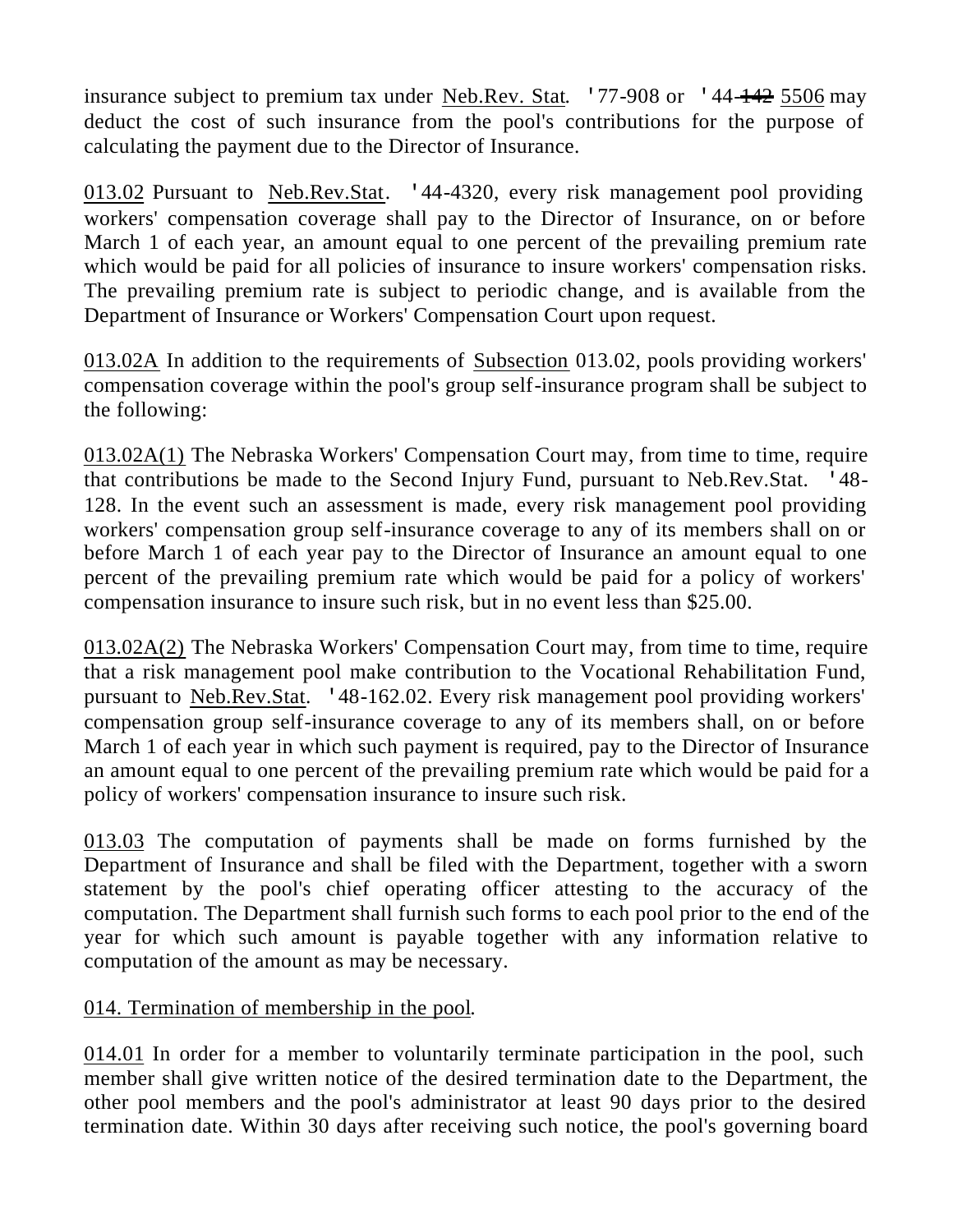shall submit a written report to the Department which:

014.01A discloses whether the terminating member and remaining members of the pool have paid all contributions and assessments due the pool, have discharged all other obligations owed to the pool, and have complied with the laws of Nebraska, this rule, and the by-laws of the pool; and

014.01B projects the effect on the pool due to the member's withdrawal from the pool.

014.02 A member of the pool may be involuntarily terminated from the pool as provided for in Neb.Rev.Stat. '44-4309(2).

# 015. Voluntary dissolution of the pool.

015.01 A pool shall not be voluntarily dissolved or cease to function unless the governing board obtains the approval of the Director and thereafter obtains the approval of the pool's members in accordance with the agreement establishing the pool and the pool's bylaws, which shall require a two-thirds majority vote. The governing board may submit a written application seeking the Director's approval to voluntarily dissolve, at least 90 days in advance of the proposed dissolution date, setting forth the following:

015.01A Desired date of pool's dissolution;

015.01B Resolution of the governing board to terminate the pool and seeking the Director's approval of such termination; and

 $015.01C$  A plan of dissolution adopted by the governing board which sets forth the pool's arrangements for satisfying its obligations, such as but not limited to the insurance or reinsurance of its obligations with insurers under appropriate agreements filed with and approved by the Director, or such alternative arrangements which provide for the payment of all claims, liabilities and debts such as a contingency or trust fund for future claims and obligations. Such obligations shall include both known claims and expenses associated therewith and claims incurred but not reported and expenses associated therewith. Additionally, the plan shall provide for the distribution of any assets remaining after payment of claims, liabilities and debts and the return of any unearned premium contributions. The return of surplus contributions must be based on an equitable formula.

015.02 The Director shall, within 30 days from the date the application for voluntary dissolution was submitted to the Department, issue a written determination regarding the application to voluntarily dissolve, and if approved, the pool shall proceed by placing the matter before the pool members for a vote within 30 days after the approval of the Director.

015.03 The governing board of the pool shall certify the results of the vote to the